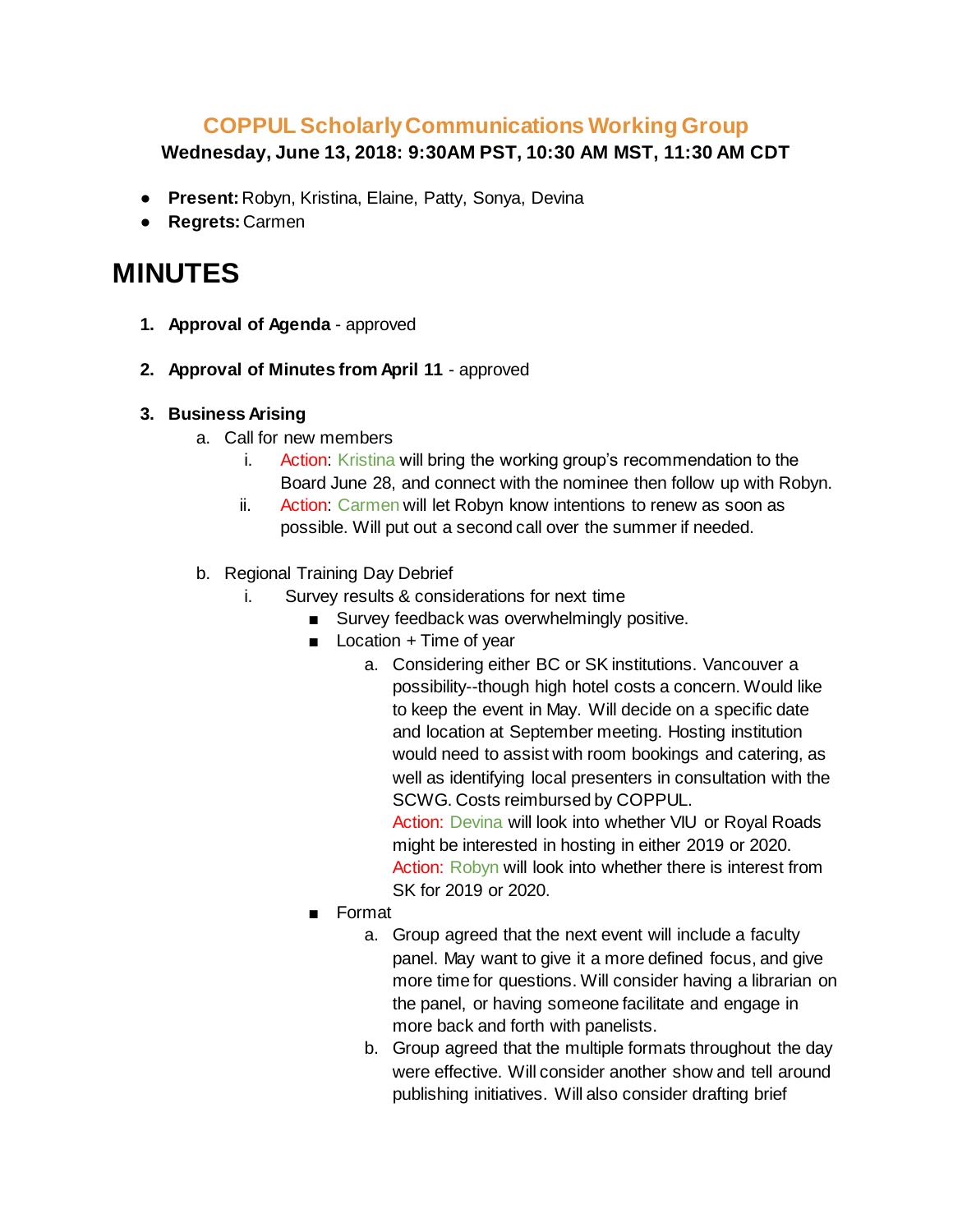descriptions or learning outcomes for sessions to include in the program.

- c. Will consider doing a more focused meetup the day before around a specific topic of interest to schol comm folks (e.g. IR management).
- c. UPDATES: Best Practices Reports
	- i. collection development support for OA (Robyn, Patty)
	- ii. predatory publishers/evaluating OA (Sonya, Devina, Carmen)
		- Action: Robyn and Patty will finalize their report for discussion June 22, and email members for final feedback.
		- Action: Sonya, Devina and Carmen will retitle their report to include "Predatory Publishers" in quotes.
		- Action: All members will add final comments and feedback on reports by Wednesday, June 27.
		- Action: All members will consider a more appropriate title for these "briefs" than "best practice reports." Please send suggestions along to group members before the end of June.
		- Action: Robyn will post to the website and share via blog post following June 30. (Likely July 9 when back from vacation.)
- d. 2018-2019 Work Plan
	- i. Best Practice Reports Will decide on topics to cover in September. Possible topics discussed include:
		- Living OA/Practicing What We Preach
			- a. Mandates, ensuring hosted journals in SHERPA RoMEO, publishing OA + archiving. (May want to filter some of this into blog posts--could be a series.)
		- Staffing needs for institutional repositories.
		- The case for/against consortial repositories.
		- Implementing institutional open access mandates. *\*Interest from numerous group members in this one.*
		- Staffing and resource needs for library publishing services.
		- The role of liaison librarians in scholarly communications services.
		- Research metrics/altmetrics + faculty support.
		- Research data management (could connect with Corey). Will consider whether this falls within the scope of the group.
	- ii. Blog/Website
		- Members agreed to try having a member editor for the blog each month once again starting in the fall. Will discuss blog topics at monthly meetings to help come up with post topics. Will focus on local initiatives as much as possible. Robyn will also start posting a blog entry each time minutes are posted.